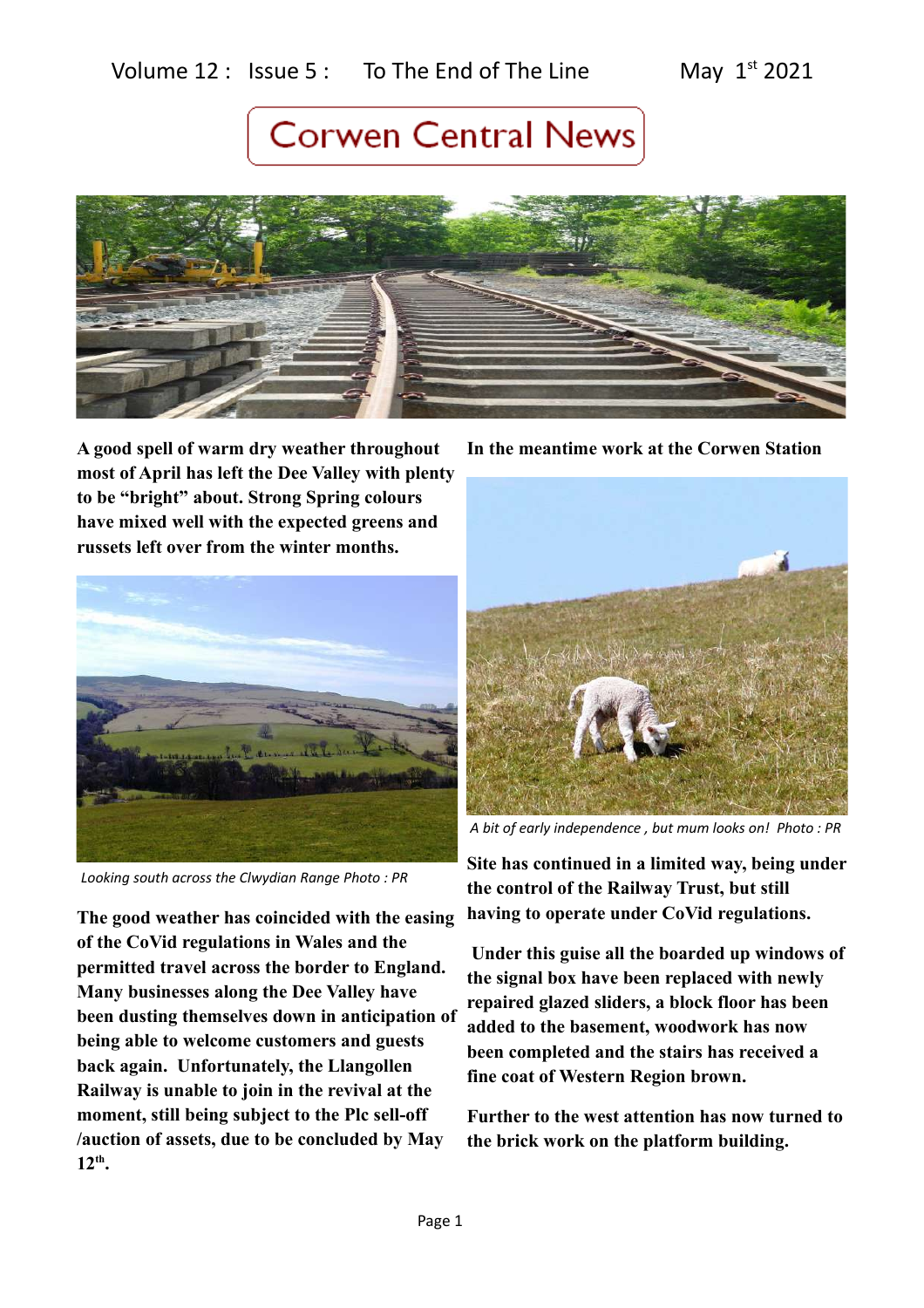**Signal Box**



*Signal box awaits external cladding Photo: PR* 

The limitations on the Project Team have prevented the finishing of the ballasting of the running lines in the Station, so attention has had to focus on what could be achieved. Previous editions of CCNL have been showing the work on the former Weston Rhyn signal cabin now proudly resurrected on its new base at the east of the Up platform.



 *Steel frame and tie bars to bind in the corner posts Photo : PR*

Much of the wood work for this project was due to take place much later in the scheme of things, but the untimely arrival of the CoVid regulation in Wales, limiting the amount of work which could be done on site, meant that time could be devoted to restoring the signal box to its former glory rather sooner than anticipated. The signal box has become an important symbol of continuity and determination for the work gang to deliver the Station as a fully operational western terminus of the Llangollen Railway. To this end the staircase has been painted and the woodwork of the porch and corner posts has been fully secured. The photographs show the completed structure with all windows now "un-boarded" and awaiting the external cladding to the locking room.

Rainstorms in the early part of the year



*New block floor for the signal box basement Photo: PR*

showed that the signal box basement was apt to collect the water – as is the wont of many a basement! Taking advantage of the good spring weather, the basement dried out and now sports a brand new block floor, making use of some remaindered blocks from the platform build.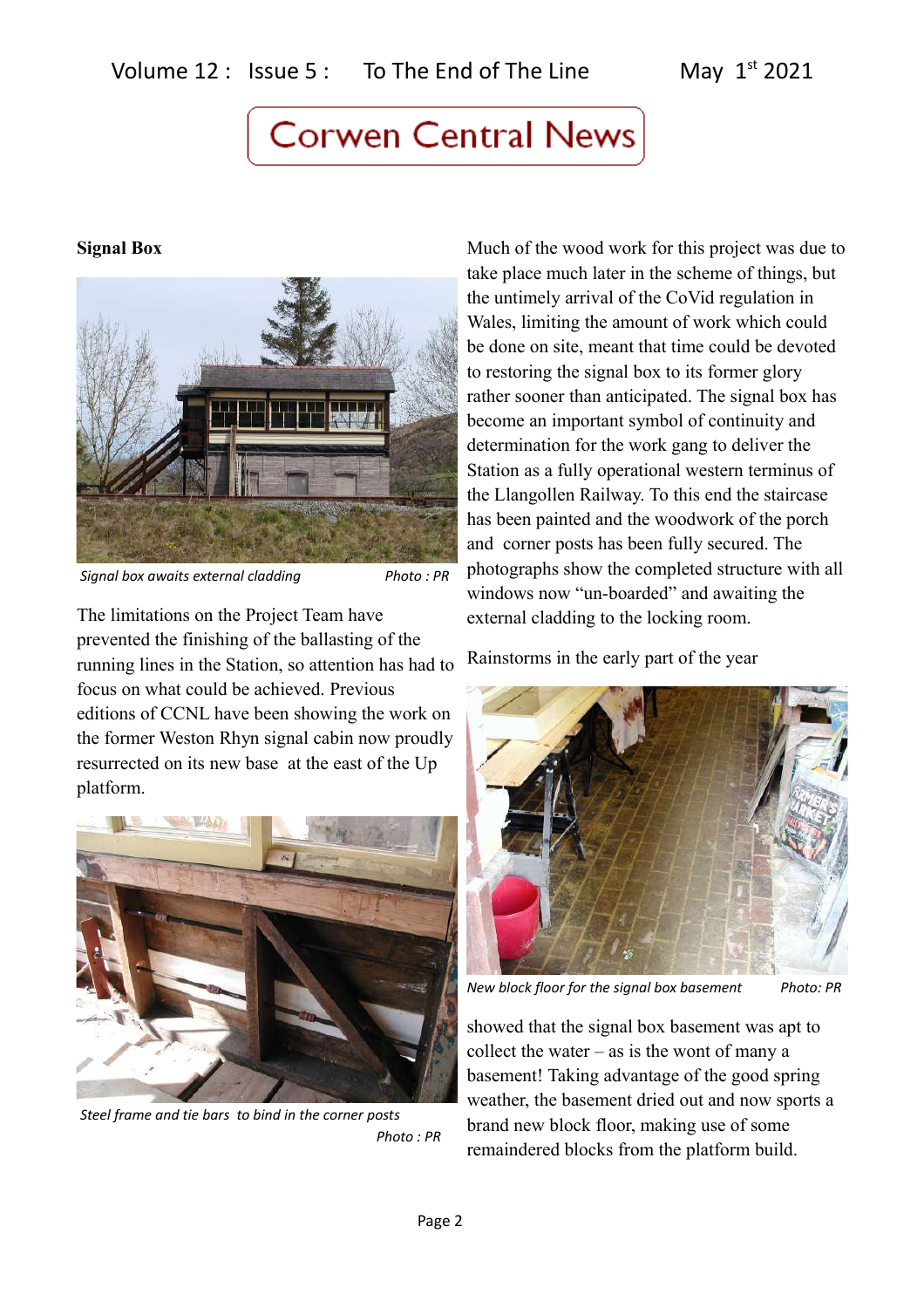The result of all this is that the basement floor is rather higher than before and water can drain away without first dampening the contents stored there.

 Along with the block floor, electrical power and lighting have been added, courtesy of LR Trustee and Vice Chairman and electrician, Phil Coles

#### **Building on**

With the easing of the CoVid regulations, a more substantial work gang can now meet at the station site so a decision has been made to make a start on the brick work of the on-platform waiting room and toilets.

 Readers may recall that this part of the project was suspended 18 months ago due to a necessary revision of the building's design. Before CoVid regulations came into force across the |UK, the steel frame of the building was erected and potential water and sewage connections put

Many of the bricks to be used in the first four courses have been recovered from the bridge piers which carried the Corwen – Denbigh and Rhyl railway over the River Dee (Ruthin Spur). These bricks have been relieved of their mortar traces by careful chipping and the use of brick acid to restore the quality of the bricks' surface.

This is another of those "hidden" jobs when all of a sudden a pile of building bricks appear with never a thought for the long hours two or three volunteers have put into making it happen.

The bridge piers were supposed to be made from good quality engineering blue bricks, but careful examination of the recovered bricks would seem to indicate that the "esteemed" Victorian engineers were not above substituting cheaper, lower quality house bricks into their structures!!



 in place. The design for the canopy and associated steelwork is already in hand and will be prepared by Barnett Engineering of Rhos, near Wrexham, who have already installed major items on site such as the iconic water tower.



 *Reclaimed bricks marking the corner post Photo : PR*

The accompanying photograph shows volunteers Peter Jump and Joel Scott laying the first course of bricks for the waiting room.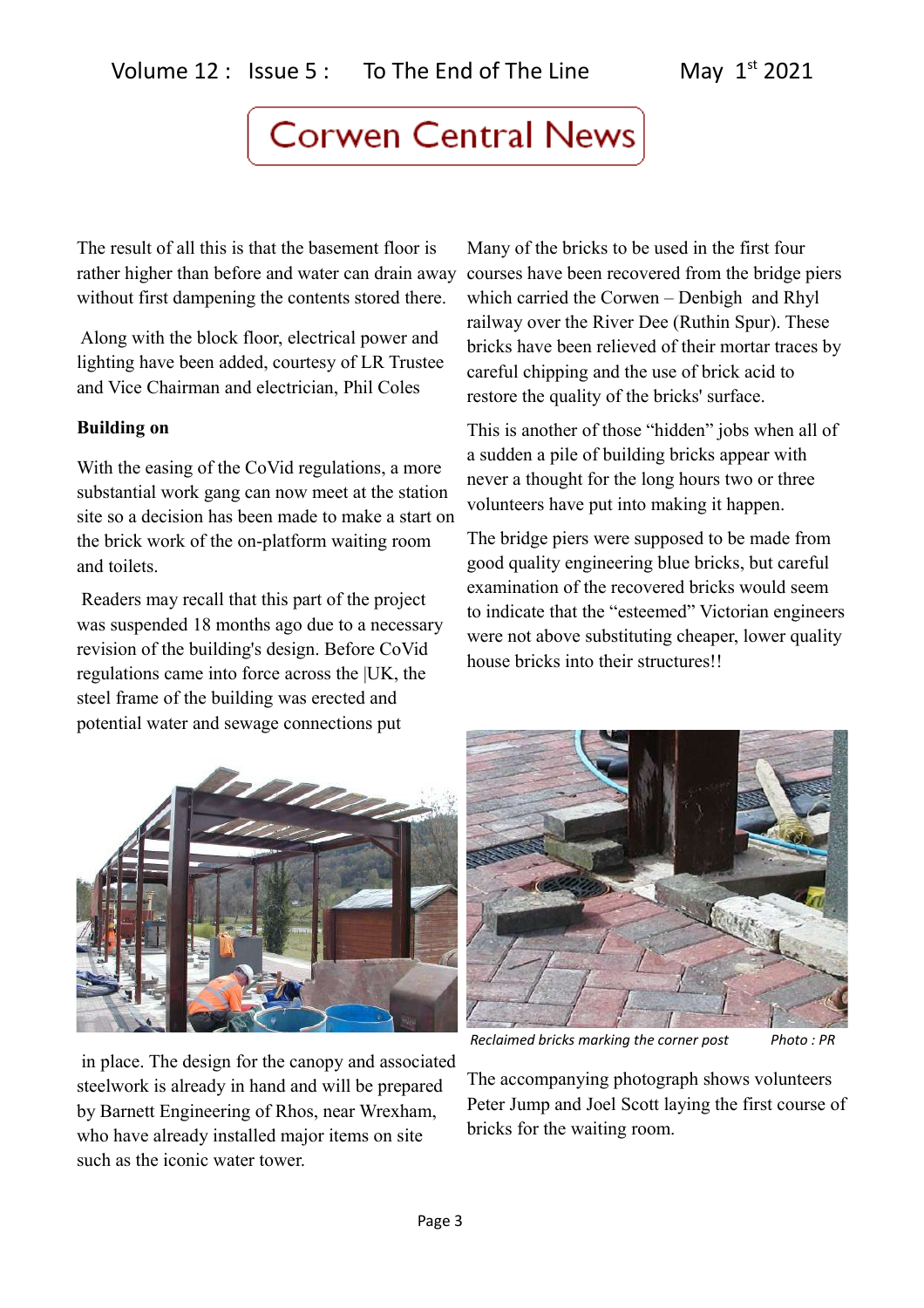

*Joel Scott (L) and Peter Jump laying the first course of bricks on the station building* Photo: PR

### **Only an arm's length...........**



*The sewer pipe awaiting permission to add "an arm's length" to connect to the main drain.* Photo: PN

In the April edition of CCNL there was an optimistic report from the Project Team's hydrologist and surveyor, Peter Neve that the longed for sewer connection was at hand.(Joining the platform building's facilities to the Health Centre's sewer) Readers may recall that it has

only taken two years to get this far with an alleged "6week lead time"!!

Unfortunately, Peter reports, another setback has been encountered! The contractor who was asked to quote for the work did not have the required Safety Scheme in Procurement (SSIP) accreditation, despite assurances that he/his consultant was appropriately qualified.

This has caused several more weeks delay (waiting for the quotation in the first instance and then trying to find someone else who could do the work). Discussions are now taking place with another contractor who has been to site and is now preparing a quotation.

Once this has been received and proved to be satisfactory, then Peter has to submit to Dwr Cymru/Welsh Water the contractor's details with a cheque for £169 and provide them with various technical details. When DC/WW have received all this information, they will invite the contractor to provide them with a *Risk Assessment and Method Statement* covering the work in question. If DC/WW are satisfied with all submissions then they will be give permission to make the connection.

Peter concludes "From this, I think you can conclude that the connection won't be made any time soon. It's all very frustrating, but we just have to keep plugging- as it were - away at it!!"

#### **Funding and Lucky Numbers**

The May Corwen Raffle winner is **no.01 held by Martin Soames,** LRT member, a loco fireman in the Loco department, coal man and logistics guru.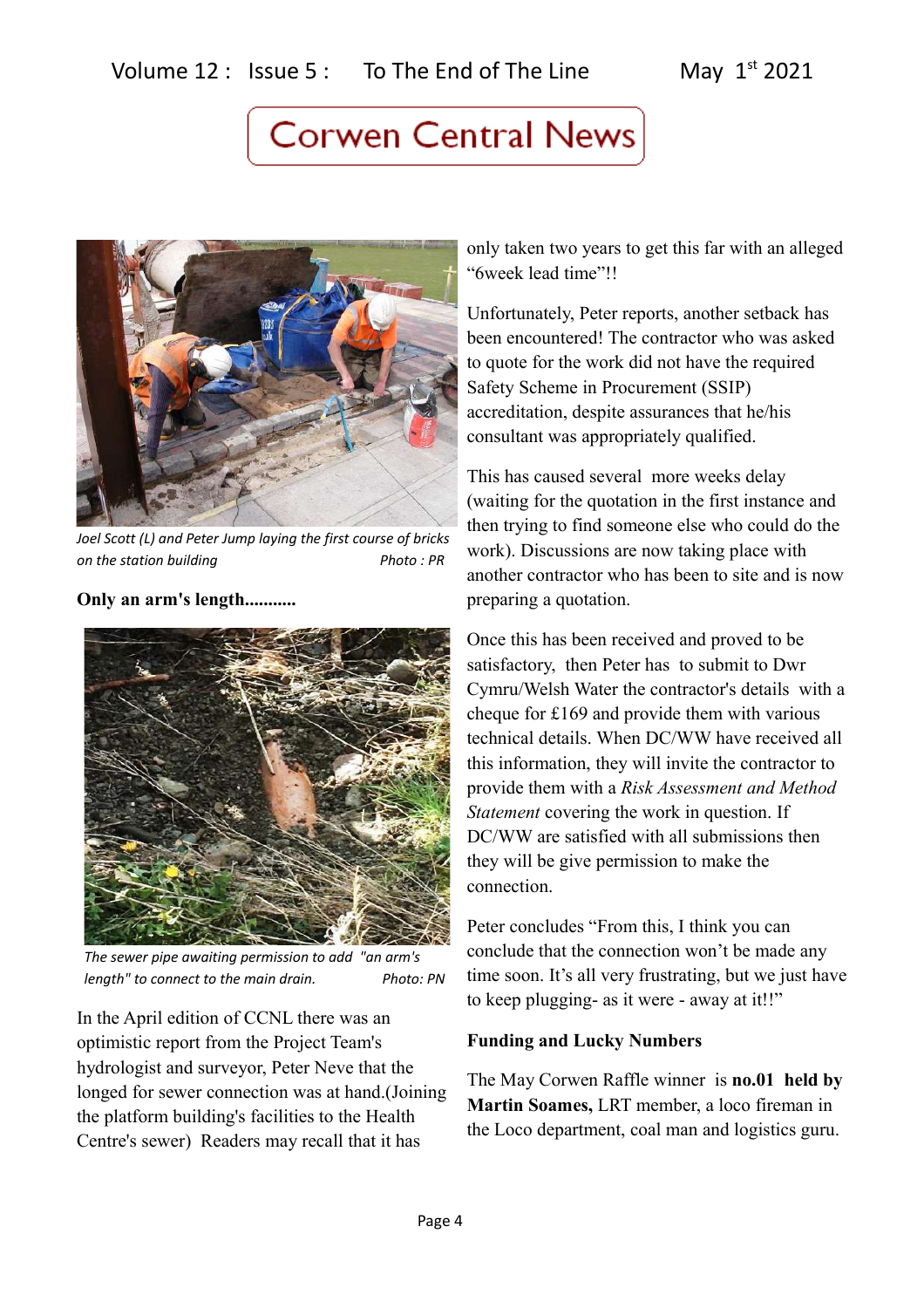Congratulations and a cheque for £50 goes to Martin with thanks for supporting the Project.

| 1.                                | $\mathbf{2}$ | -3   | 4 5 6 7        |       |       |             | 8    | 9  | 10 |
|-----------------------------------|--------------|------|----------------|-------|-------|-------------|------|----|----|
| 11                                | 12           | 13   | - 14           |       |       | 15 16 17    | 18   | 19 | 20 |
| 21                                | 22           | - 23 | 24 25 26 27 28 |       |       |             |      | 29 | 30 |
| 31                                | 32           | -33  |                |       |       | 34 35 36 37 | 38   | 39 | 40 |
| 41                                | 42           |      | 43 44 45 46 47 |       |       |             | 48   | 49 | 50 |
| 51                                | 52           | -53  |                | 54 55 | 56 57 |             | 58   | 59 | 60 |
| 61                                | 62           | 63   | 64             | 65    | 66    | 67          | 68   | 69 | 70 |
| 71                                | 72           | - 73 | - 74           | - 75  | 76 77 |             | - 78 | 79 | 80 |
| <b>Lucky Numbers</b>              |              |      |                |       |       |             |      |    |    |
| This month's winning number is 01 |              |      |                |       |       |             |      |    |    |

The Project's treasurer, Paul Bailey writes : " The Corwen Project's finances are still in a steady state and are able to support the work at the station site. Everything is still moving very slowly at the moment as we await the outcome of the Plc sale.



 *5532 at Ebbw Junction Shed, Newport, on 31st July 1939. Photo : RHG Simpson*

With regards to the *Small Prairie 5532, s*hares are still available in the *Llangollen Railway Great Western Locomotive Group* can be purchased in blocks of £25. Membership to "5532 Club" is still open to subscribing £10 per month towards our Boiler Fund. Further details can be obtained by contacting me at the address below."

All donations to Trust managed schemes (including CCRD – The Station Project) and appeals, **must be sent directly to the Trust's Office at The Station, Abbey Road, Llangollen LL20 8NS.** You can mark your envelope for the attention of Paul Bailey who is still willing to take phone calls and e-mails regarding appeals. Independent groups, that Paul supports can still receive cheques and enquiries at Paul's usual address.

*For donations to* **the Corwen Project especially the Canopy Appeal -** *Please make cheques payable to CCRD (Corwen Central Railway Development ) and forward to the Llangollen Railway Trust, The Station, Abbey Road, Llangollen, LL20 8NS*

*For donations to LRGWLG Tube Appeal - Please make cheques payable to LRGWLG* 

*For details and payment method for the "5532 Club" please contact Paul below*

*Mr Paul Bailey, Dolwen, Bryneglwys, Corwen, Denbighshire LL21 9LY* 

*You can Telephone Paul on 01490 450271 if you wish to pay other than by Cheque.*

#### **End Piece**

The eleventh of April marks the date, 781 years ago of the death of Llywelyn the Great (Welsh: Llywelyn Fawr, full name Llywelyn mab Iorwerth), (c. 1173– 11 April 1240) who was King of Gwynedd in north Wales and eventually ruler of all Wales. By a combination of war and diplomacy he dominated Wales for 45 years.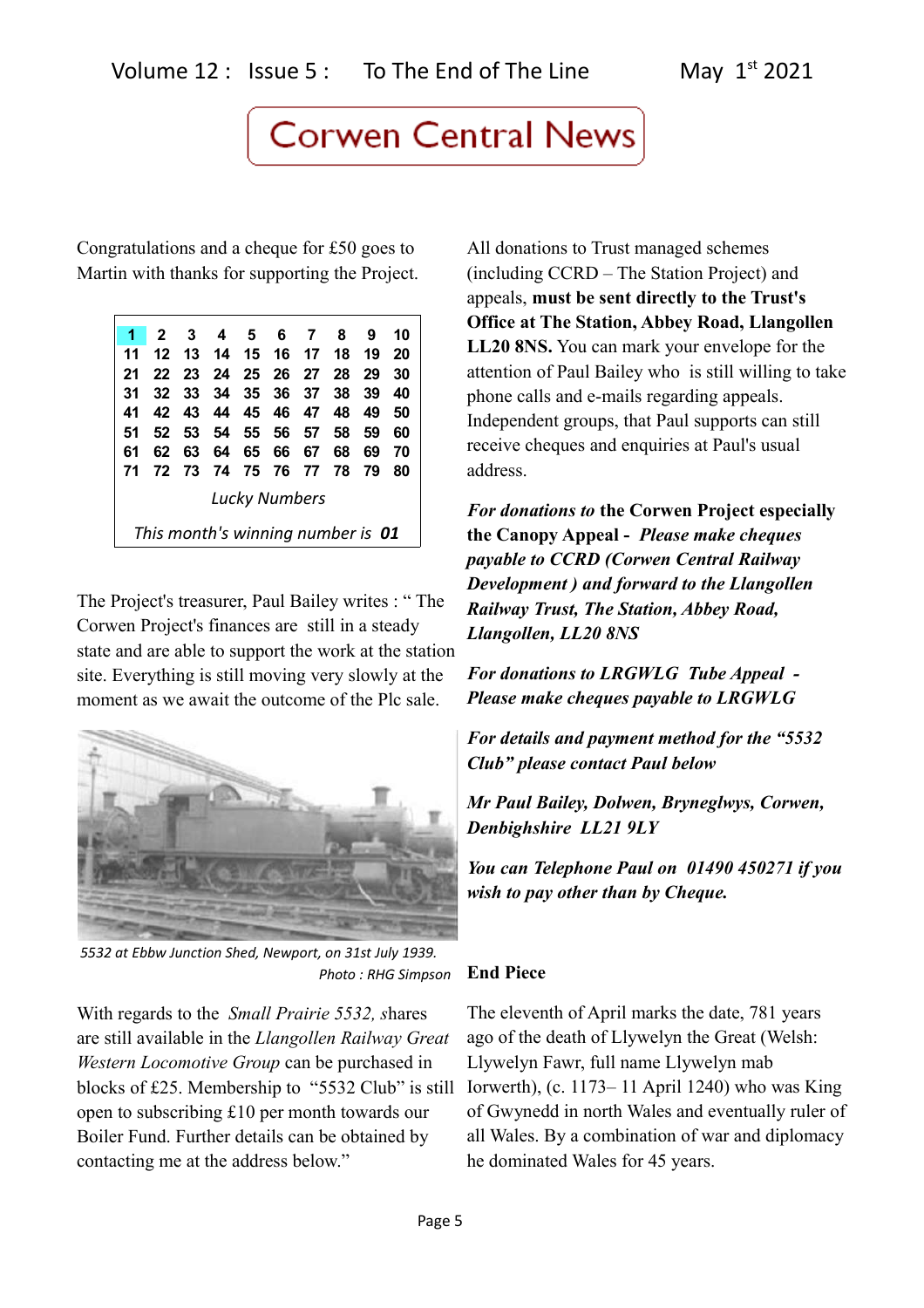During Llywelyn's childhood, Gwynedd was ruled Powys. In 1210, relations deteriorated, and John by two of his uncles, who split the kingdom between them, following the death of Llywelyn's grandfather, Owain Gwynedd, in 1170. Llywelyn had a strong claim to be the legitimate ruler and began a campaign to win power at an early age. He was sole ruler of Gwynedd by 1200 and made a treaty with King John of England that year.



*Manuscript drawing showing Llywelyn the Great with his sons Gruffydd and Dafydd. By Matthew Paris, in or before 1259.*

 Llywelyn's relations with John remained good for the next ten years. He married John's natural daughter Joan in 1205, and when John arrested Gwenwynwyn ap Owain of Powys in 1208, Llywelyn took the opportunity to annex southern

invaded Gwynedd in 1211. Llywelyn was forced to seek terms and to give up all lands east of the River Conwy, but was able to recover them the following year in alliance with the other Welsh princes. He allied himself with the barons who forced John to sign Magna Carta in 1215. By 1216, he was the dominant power in Wales, holding a council at Aberdyfi that year to apportion lands to the other princes.



*Statue of Llywelyn the Great at Conwy: the statue stands atop a drinking fountain. The work of art was designed by Grayson and Ould during 1895–98, sculpted by E.O. Griffiths, and unveiled in 1898. Photo : Rhion Pritchard*

Following King John's death, Llywelyn concluded the Treaty of Worcester with his successor, Henry III, in 1218. During the next fifteen years, Llywelyn was frequently involved in fights with Marcher lords and sometimes with the king, but also made alliances with several major powers in